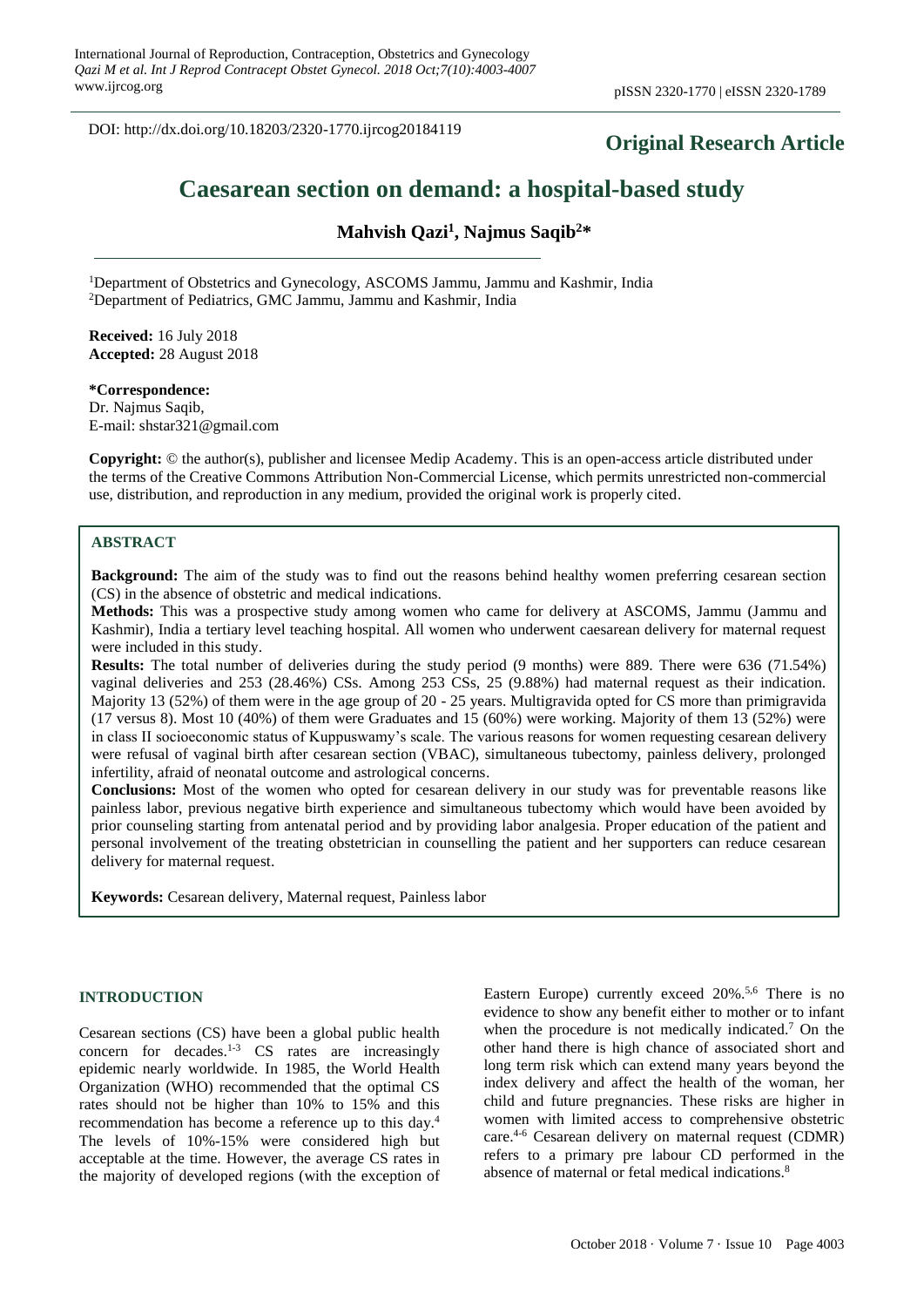Cause of this increase trend: Some possible reasons those have been reported for this are fear of pain; concerns about genital modifications after vaginal delivery; misconception that CS is safer for the baby, tocophobia, previous poor experiences with labor or concern about specific outcomes including prolapse, anal and urinary incontinence, fetal injury, uncertainty of outcome of a trial, need for emergency cesarean or assisted vaginal delivery and convenience for the mother and family.

Some cultural factors also have been found. For example, in China choosing the date of the baby's delivery on the basis of luck and fate for the future of the baby by some people is one of the explanations for scheduling a CS.<sup>9</sup> Some women even believe that a baby delivered by cesarean section may be cleverer because the baby was not squeezed in the birth canal.10-12

#### **Table 1: Summary of consensus recommendations or statements on caesarean delivery on maternal request.**

| Organisation                                                                                       | <b>Recommendations</b>                                                                                                                                                                                                                                                                                                                                                                                                                                      |
|----------------------------------------------------------------------------------------------------|-------------------------------------------------------------------------------------------------------------------------------------------------------------------------------------------------------------------------------------------------------------------------------------------------------------------------------------------------------------------------------------------------------------------------------------------------------------|
| American<br>College of<br>Obstetricians<br>and<br>Gynecologists <sup>8</sup>                       | Recommendations<br>in<br>in<br>cases<br>which CDMR is planned:<br>should<br><b>CDMR</b><br>not<br>be<br>performed before 39 weeks.<br><b>CDMR</b><br>should<br>not<br>be<br>motivated by the unavailability<br>of effective pain management.<br>particularly<br><b>CDMR</b><br>is<br>not<br>recommended<br>for<br>women<br>desiring several children given<br>that each CD increases the risk<br>of placenta praevia, placenta<br>accrete and hysterectomy. |
| Royal<br>Australian and<br>New Zealand<br>College of<br>Obstetricians<br>and<br>Gynecologists $13$ | If, after full discussion, the patient<br>maintains CDMR, the obstetrician<br>may:<br>Agree to perform CD if patient<br>understands risks and benefits<br>of this course of action.<br>Decline to perform CD if<br>obstetrician believes there are<br>significant health concerns for<br>mother or baby; or patient<br>appears to not have sufficient<br>understanding<br>enable<br>to<br>informed consent.                                                 |
| <b>National</b><br>Institute for<br>Health and<br>Care<br>Excellence <sup>14</sup>                 | If a woman requests a CD:<br>Discuss and record reasons for<br>request.<br><b>Discuss</b><br>and record overall<br>risks and benefits<br>of CD<br>compared with vaginal birth.<br>Discuss request with other<br>members of obstetrics team to<br>ensure woman has<br>accurate<br>information.                                                                                                                                                               |

# **METHODS**

Authors performed a prospective study in women who came for delivery at ASCOMS, Jammu (Jammu and Kashmir), India a tertiary level teaching hospital.

#### *Inclusion criteria*

All women who underwent CS on demand/ maternal request, both primigravida and multigravida, were included.

### *Exclusion criteria*

CS performed for any obstetric or medical indications like contracted pelvis, cephalo pelvic disproportion, malpresentations, placenta previa, fetal distress, etc.

Total study period was from October 2017 to June 2018 (9 months). Totally 25 women were included in this study. Among 25 women, 8 were primigravida and 17 were multigravida. The age of each woman, her education, occupation, parity and previous mode of delivery were recorded. Women who opted for cesarean delivery were put through a questionnaire enquiring about the reason for opting cesarean delivery, the reason for not undergoing vaginal delivery, the merits and demerits of both vaginal delivery and cesarean delivery that they know about and any family member or friend who had influenced her regarding the mode of delivery. All the data were analyzed. The total duration of hospital stay, development of maternal and perinatal complications if any, were also analyzed.

## **RESULTS**

In this prospective study, a total of 25 women were included. Majority 13 (52%) of them were in the age group of 20-25 years. Multigravida opted for CS more than primigravida (17 versus 8). All were in term gestation when they underwent CS. Most 10 (40%) of them were Graduate and 15 (60%) were working. Majority of them 13 (52%) were in class II socioeconomic status of Kuppuswamy's scale. Table 2 shows demographic data of all the patients studied and Table 3 shows details of previous delivery. Among the multigravida who underwent CS for maternal request in the study group, 11 (44%) had previous CS and the rest 6 (24%) had prior vaginal delivery.

Among primi-gravidae 8 underwent CDMR. Out of these, 4 (50%) underwent CS because they wanted painless delivery, 2 (25%) due to fear of vaginal delivery yet another 2 (25%) women were cases of prolonged infertility saying that they did not want to take risk. Among the multi-gravidae who underwent CDMR. 2 (11.76%) women underwent LSCS due painless delivery, 5 (29.41%) of them had an earlier Cesarean section because of prolonged infertility and wanted an elective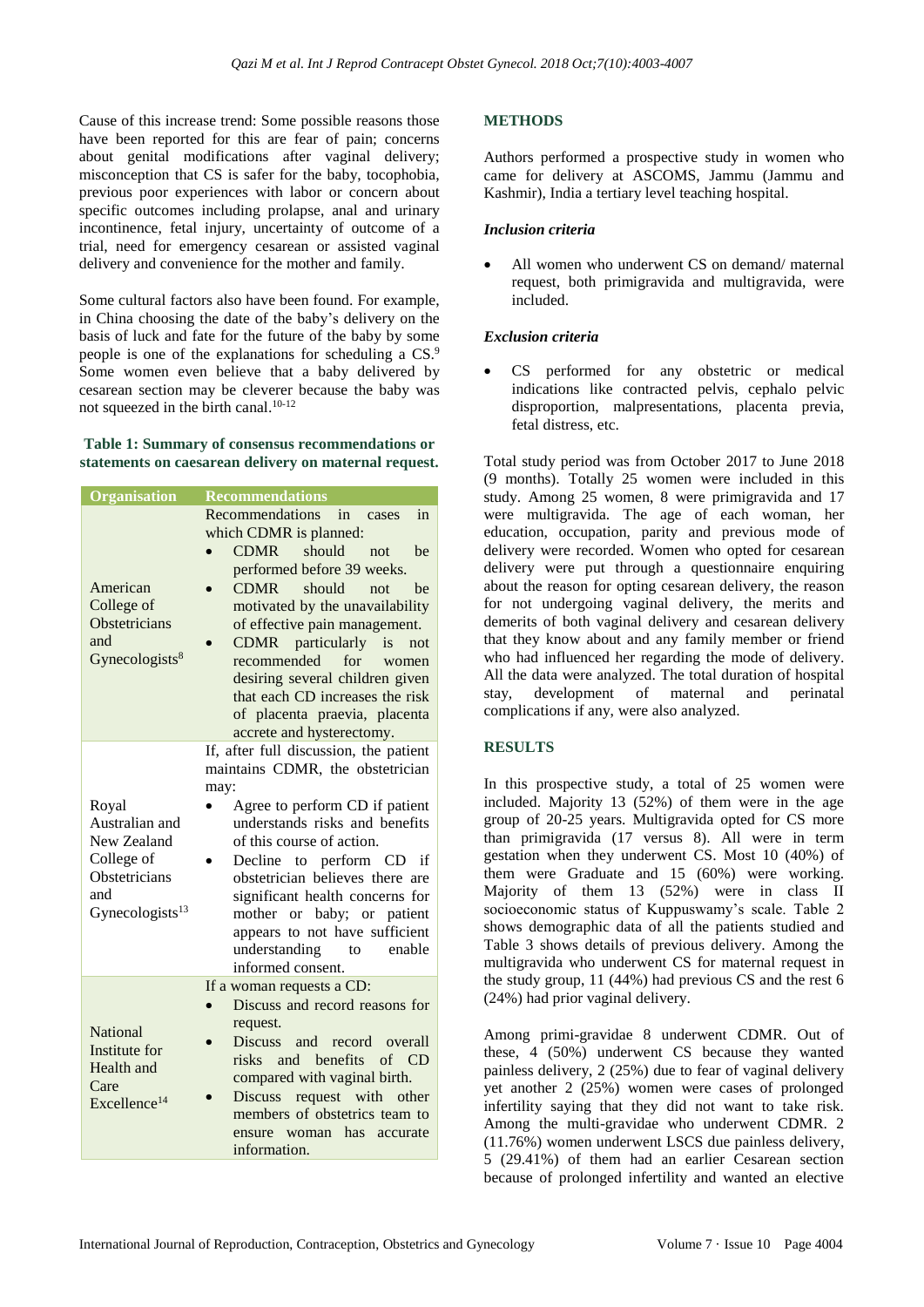repeat Cesarean section, 2 (11.76%) more women refused VBAC for fear of complications .1 (5.89%) of them when explained regarding trial of labor opted for caesarean delivery due to previous traumatic delivery. 1 (5.89%) woman who delivered vaginally before had bad obstetric history and she lost her child in the neonatal period.

#### **Table 2: Demographic analysis of patients studied.**

| <b>Variables</b>            | No. of patients | Percentage     |  |  |
|-----------------------------|-----------------|----------------|--|--|
| Age in years                |                 |                |  |  |
| < 20                        | $\overline{2}$  | 8              |  |  |
| $20 - 25$                   | 13              | 52             |  |  |
| $26 - 30$                   | 7               | 28             |  |  |
| $31 - 35$                   | $\overline{c}$  | 8              |  |  |
| > 35                        | 1               | $\overline{4}$ |  |  |
| <b>Parity</b>               |                 |                |  |  |
| Primigravida                | 8               | 32             |  |  |
| Multigravida                | 17              | 68             |  |  |
| Period of gestation (weeks) |                 |                |  |  |
| 38-39                       | 13              | 52             |  |  |
| 39-40                       | 11              | 44             |  |  |
| >40                         | $\mathbf{1}$    | $\overline{4}$ |  |  |
| <b>Patient education</b>    |                 |                |  |  |
| Illiterate                  | $\overline{2}$  | 8              |  |  |
| Primary school              | 5               | 20             |  |  |
| Middle school               | $\overline{c}$  | 8              |  |  |
| High school                 | 6               | 24             |  |  |
| Graduate                    | 10              | 40             |  |  |
| Socioeconomic status        |                 |                |  |  |
| Class I                     | $\overline{0}$  | $\overline{0}$ |  |  |
| Class II                    | 13              | 52             |  |  |
| Class III                   | 7               | 28             |  |  |
| Class IV                    | 1               | $\overline{4}$ |  |  |
| Class V                     | $\overline{4}$  | 16             |  |  |
| Occupation                  |                 |                |  |  |
| Working                     | 15              | 60             |  |  |

#### **Table 3: Details of previous delivery and indications for prior cesarean delivery.**

| <b>Mode of delivery</b>                        | <b>No. of patients</b> | Percentage |  |  |
|------------------------------------------------|------------------------|------------|--|--|
| Vaginal delivery                               | 6                      | 24         |  |  |
| Cesarean delivery                              | 11                     | 44         |  |  |
| <b>Indications for prior cesarean delivery</b> |                        |            |  |  |
| Oligohydramnios                                |                        | 12         |  |  |
| <b>Fetal distress</b>                          |                        | 12         |  |  |
| <b>Breech presentation</b>                     | $\mathcal{D}_{\cdot}$  | 8          |  |  |
| <b>PROM</b>                                    | $\mathcal{D}_{\cdot}$  | 8          |  |  |
| Placenta previa                                |                        |            |  |  |

The details were not known. 2 (11.76%) women underwent LSCS due to fear of vaginal delivery, 3 (17.64%) women with prior vaginal delivery who were not ready to tolerate the pain again and they also wanted concomitant sterilization along with CS provided the baby's condition was satisfactory. 1 (5.89%) women insisted for cesarean because they wanted baby extraction at a particular time due to astrological concerns. Table 4 briefs the various reasons for cesarean delivery on maternal request.

#### **Table 4: Reason for caesarean delivery on maternal request.**

| <b>Indication</b>                                 | No. of<br>primi-<br>gravidae<br>$(N=8)$ | No. of<br>multi-<br>gravidae<br>$(N=17)$ |
|---------------------------------------------------|-----------------------------------------|------------------------------------------|
| Painless delivery                                 | $4(50\%)$                               | 2(11.76%)                                |
| Previous cesarean section                         |                                         | $5(29.41\%)$                             |
| <b>Refusal of VBAC</b>                            |                                         | 2(11.76%)                                |
| Previous traumatic delivery                       |                                         | 1(5.89%)                                 |
| Previous intrapartum death                        |                                         | 1(5.89%)                                 |
| Fear of vaginal delivery                          | 2(25%)                                  | 2(11.76%)                                |
| Concomitant sterilization                         |                                         | $3(17.64\%)$                             |
| Prolonged infertility and<br>treatment conception | 2(25%)                                  |                                          |
| Astrological reasons                              |                                         | 1(5.89%)                                 |

Complications found during the study are shown in Table 5. There were no maternal complications during the study period. One child had MAS was put on Continuous Positive Airway Pressure (CPAP) for 1 day and on oxygen for 2 days later recovered.

#### **Table 5: Complications.**

| Complication                                         | No. of patients Percentage |  |
|------------------------------------------------------|----------------------------|--|
| Meconium aspiration $\overline{1}$<br>syndrome (MAS) |                            |  |

#### **DISCUSSION**

Women's requests for caesarean sections in the absence of clear biological risks may seem irrational. However, traumatic birthing experiences often result from an antagonistic relationship with healthcare providers and a poor hospital environment-two aspects that are particularly acute for women who feel marginalized from society. The doctor-patient relationship is complex and private, requiring mutual respect and trust. The patient's right to refuse or limit treatment is well tested and universally acknowledged, but the opposite right to request certain interventions, while perfectly acceptable in many situations seems to have caused significant controversy with respect to CS. <sup>15</sup> The total number of deliveries during the study period (9 months) were 889. There were 636 (71.54%) vaginal deliveries and 253 (28.46%) CSs. The CS rate is high (28.46%).as present hospital is a tertiary rural referral center, receiving many patients who are handled outside and get admitted with features of obstructed labor and fetal distress.

Among 253 cesarean deliveries, 25 (9.88%) had maternal request as their indication. Estimates of caesarean delivery on maternal request range from 4-18 percent but there is little confidence in the validity of these estimates as CDMR is not a well-recognised clinical entity and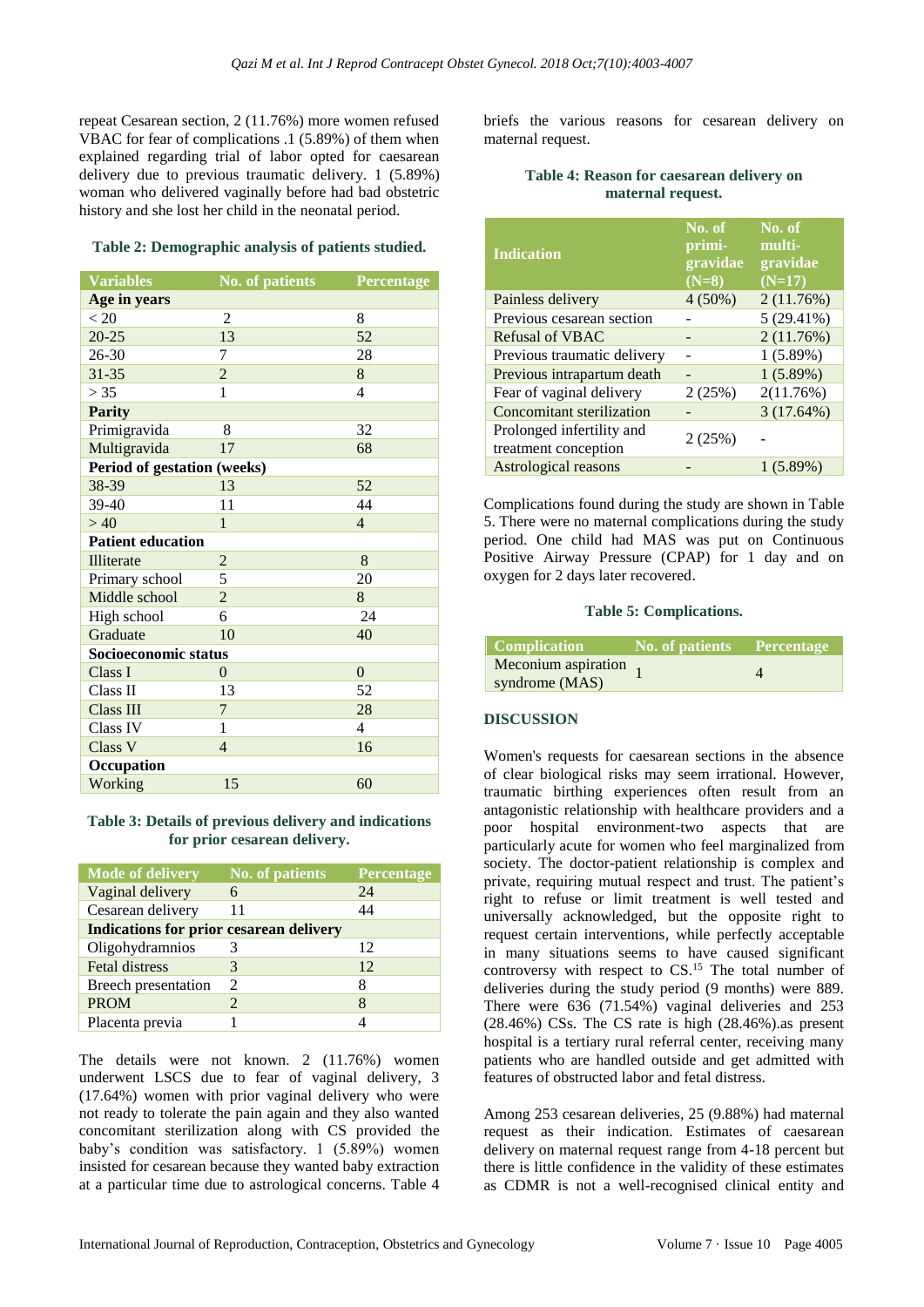there are currently no accurate means of reporting it. $16,17$ In present study, multigravida 17 (68%) opted for CS more than primigravida 8 (32%) based on their experience with previous child birth. Among 11 (44%) multigravida, who had undergone primary CS for nonrecurrent indications like oligohydramnios, fetal distress and placenta previa were comfortable about the previous CS as they did not have any complications and refused to undergo trial of vaginal delivery. In present study, majority were graduate 10 (40%),6 (24%) studied up to high school, 15 (60%) were employed and majority 13 (52%) were from class II socioeconomic status. This is in consistent to a study by Behague et al who found that CSs were more common among wealthy, educated women and those with more antenatal attendance.<sup>18</sup>

The reason for opting for cesarean delivery should be determined and addressed. Anxiety and fear arising from personal trauma, previous childbirth experiences, should be addressed. Tocophobia may be tackled by providing information about obstetric analgesia and anesthesia as well as consultation with an anesthesiologist. Currently, International Federation of Gynecology and Obstetrics (FIGO), World Health Organization (WHO) and the Society of Obstetricians and Gynecologists of Canada do not support CDMR. <sup>19</sup> The reasons cited are the lack of evidence demonstrating that in a normal low risk pregnancy CS carries less risk than vaginal delivery for mother and baby and the attendant increased use of health resources. <sup>20</sup> The most meaningful comparisons of morbidity need to be between those women having an elective CS and those undergoing labor. No such studies have been done in fit healthy women with no medical indication for CS. 21

The implications for future child bearing are the most relevant long-term consequences of CS. The incidences of placenta praevia and placenta accreta increase almost linearly after each CS as Silver et al found that placenta accreta was present in 0.24%, 0.31%, 0.57%, 2.1%, 2.3% and 6.7% of women undergoing their first, second, third, fourth, fifth, and sixth or more caesarean deliveries, respectively.<sup>22</sup> CD may be associated in subsequent pregnancies with delayed conception, increased risk of ectopic pregnancy, possibly intrauterine growth restriction (IUGR), pre-term birth, unexplained stillbirth after 34 weeks and uterine scar dehiscence or rupture.<sup>23</sup> Finally and given the current level of knowledge, one cannot certify the superiority of a delivery route over another as regards to pain after delivery, pelvic pain, postpartum depression, fistulas and maternal mortality.<sup>8</sup>

#### **CONCLUSION**

The proliferating increased rates of caesarean section have not only affected the developed countries but also expanded to developing countries like India. A lot of risks both immediate and remote have been associated with caesarean section but is largely unknown to the population experiencing the process. Health education especially antenatal education regarding safety of vaginal delivery and the cons of caesarean section would be a valuable tool to be offered at population level. Late intrauterine fetal demises may not be reduced by a policy of universal elective cesarean section. Caesarean section itself carries a risk of iatrogenic prematurity, morbidity and mortality. Management of labor should be individualized so as to facilitate women to have vaginal deliveries.

#### **ACKNOWLEDGMENTS**

Author want to thank all subjects who participated and cooperated for the study.

*Funding: No funding sources Conflict of interest: None declared Ethical approval: The study was approved by the Institutional Ethics Committee*

#### **REFERENCES**

- 1. Victora CG, Barros FC. Beware: unnecessary caesarean sections may be hazardous. Lancet. 2006;367(9525):1796-7.
- 2. Villar J, Carroli G, Zavaleta N, Donner A, Wojdyla D, Faundes A, et al. Maternal and neonatal individual risks and benefits associated with caesarean delivery: multicentre prospective study. BMJ. 2007;335(7628):1025.
- 3. WHO, UNFPA, UNICEF, AMDD. Monitoring emergency obstetric care a handbook. Geneva, Switzerland: World Health Organization; 2009. Available at: at: http://whqlibdoc.who.int/publications/2009/9789241 547734\_eng.pdf.
- 4. Zahr CA, Wardlaw TM, Choi Y. Maternal mortality in 2000: estimates developed by WHO, UNICEF and UNFPA. World Health Organization; 2004.
- 5. MacKenzie IZ. Should women who elect to have caesarean sections pay for them?. BMJ: British Med J. 1999;318(7190):1070.
- 6. Lauer JA, Betrán AP, Merialdi M, Wojdyla D. Determinants of caesarean section rates in developed countries: supply, demand and opportunities for control. World Health Report. 2010;29.
- 7. Hannah ME, Hannah WJ, Hewson SA, Hodnett ED, Saigal S, Willan AR, et al. Planned caesarean section versus planned vaginal birth for breech presentation at term: a randomised multicentre trial. Lancet. 2000;356(9239):1375-83.
- 8. American College of Obstetricians and Gynecologists. ACOG committee opinion no. 559: cesarean delivery on maternal request. Obstet Gynecol. 2013;121(4):904-7.
- 9. Mi J, Liu F. Rate of caesarean section is alarming in China. Lancet. 2014;383(9927):1463-4.
- 10. Ouyang YQ, Zhang Q. A study on personal mode of delivery among Chinese obstetrician-gynecologists,